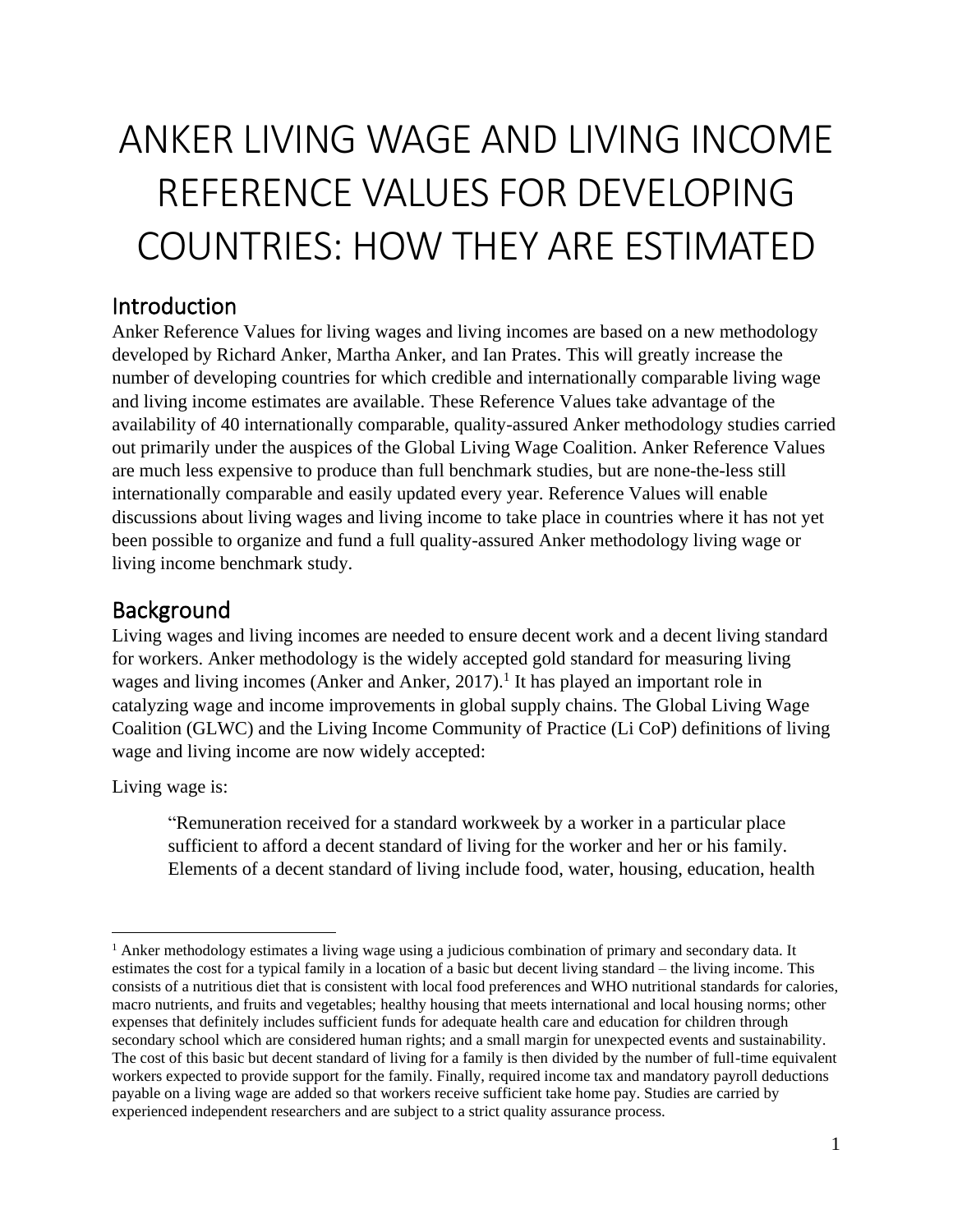care, transportation, clothing, and other essential needs including provision for unexpected events." Global Living Wage Coalition

Living income is:

"Net annual income required for a household in a particular place to afford a decent standard of living for all members of that household." Living Income Community of Practice

## Why Anker Reference Values are needed

The demand for living wage and living income estimates has surged as more and more companies and organizations recognize the importance of living wages and living income for sustainability and want to measure and monitor gaps between prevailing wages for employees to living wage and between incomes of smallholder farmers to living income. Yet at present, many countries do not have a quality-assured Anker methodology living wage or income study and benchmark estimate to use to monitor gaps. Thus, the issue arises about what living wage and living income estimates stakeholders should use for countries when a quality-assured Anker methodology living wage or income study is not yet available.

# Anker Reference Values for living wage and living income

Anker Reference Values have been developed to meet this urgent need for credible and internationally comparable living wage and living income estimates for developing countries without as yet a quality-assured Anker methodology living wage or living income benchmark study. These Reference Values are not meant to replace quality-assured Anker methodology studies and benchmark estimates – but rather to enable the measurement of approximate gaps to living wages and living incomes for developing countries where it has not yet been possible to organize and fund a quality-assured Anker methodology study.

# Methodology used to estimate Anker Living Wage and Living Income Reference Values

Anker living wage and living income Reference Values build on the knowledge gained from 40 quality-assured Anker methodology living wage and living income studies carried out in 23 developing countries. This new methodology, which is described below, is based on a multivariate regression analysis of results from these 40 studies. All of these studies were closely supervised and quality-assured by Richard Anker and Martha Anker. To increase comparability further, results of these studies were further harmonized to make sure that all used the methodology described in Anker and Anker (2017), since these studies were done over eleven years from 2008-2019 as the methodology was being refined. This high degree of quality and comparability is essential and the keystone for successful development of the Anker Reference Value methodology.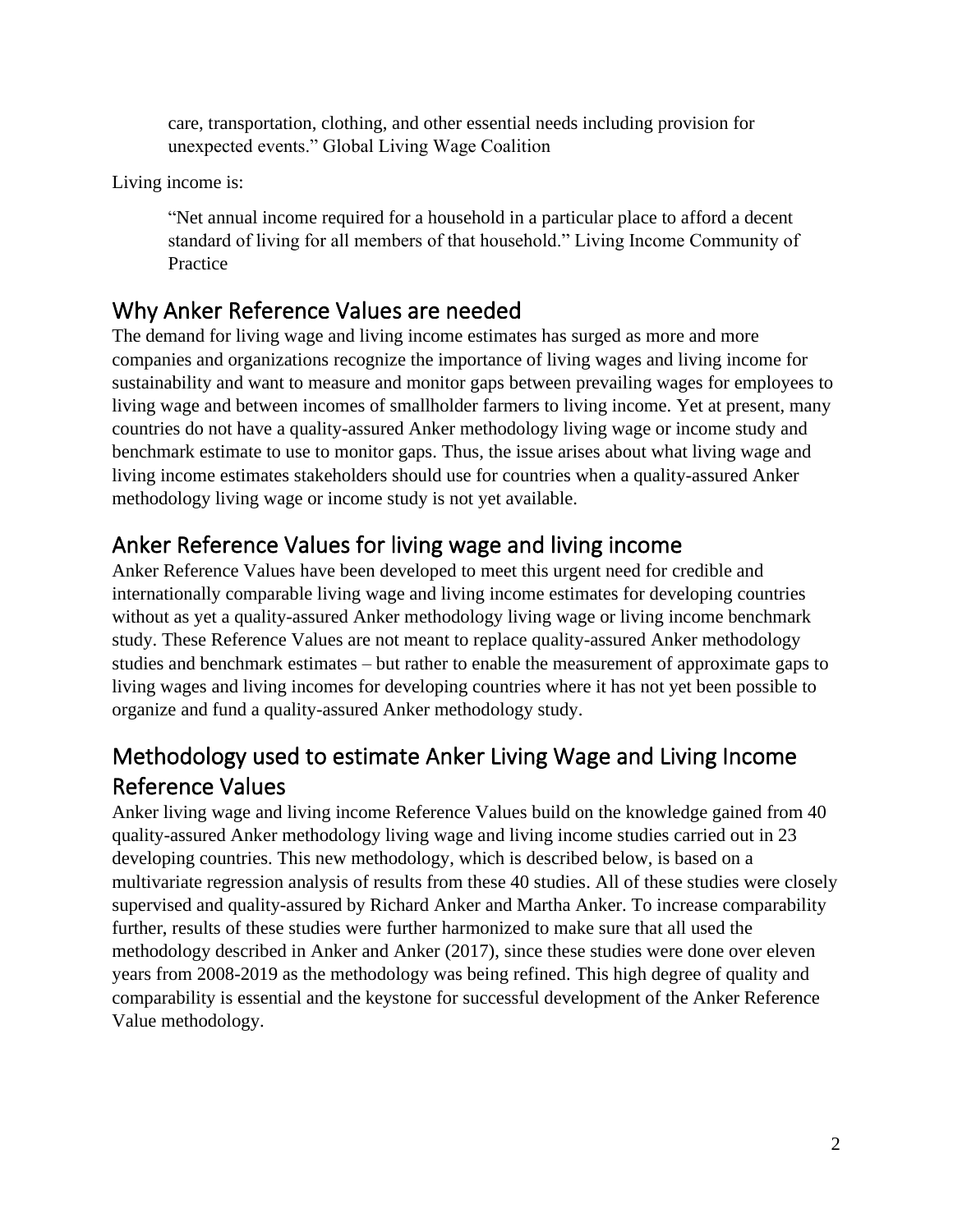## Study countries included in the statistical analysis

Countries and locations included in the statistical analysis were places where Global Living Wage Coalition members or Tiffany and Co. (which has a policy of paying a living wage to workers in its factories worldwide) had a particular interest. This means that study countries were not randomly selected. Despite this, study countries are spread fairly evenly across the developing world. Eight are in Africa, eight are in Latin America, and seven are in Asia.<sup>2</sup> Approximately one-third of the living wage and living income estimates included in the statistical analysis are for rural areas and two-thirds are for urban areas that are fairly equally distributed between large cities and smaller towns or cities.<sup>3</sup> Overall, study countries cover 68% of the population of the developing world.<sup>4</sup>

Eight study countries had living wage and living income estimates for more than 1 location.<sup>5</sup> For these countries, each study estimate was treated as a separate observation in the regression analysis when the living wage studies were done for substantially different locations (e.g. for a rural and an urban area; or for a large city and smaller city) or for quite different years. China was treated differently because six studies were done for six different very large cities for the same year. To avoid undue influence on results of these six China studies done in 2015, the average of the living wages and living incomes for these six cities was used in regressions as results for these six cities are not fully independent of one-another and in addition explanatory variables used were for all-China. 6

## Description of statistical analysis and dependent variables

The purpose of the statistical analysis was to find significant and robust relationships between our harmonized and internationally comparable net living wage and living income estimates for counties and locations with national characteristics of study countries using readily available data from credible sources such as the World Bank, ILO, United Nations and FAO. And then to use the best and most robust of these relationships to estimate Anker living wage and living income

<sup>2</sup> The 8 African countries are: Botswana, Ethiopia, Ghana, Kenya, Malawi, Mauritius, Namibia, and South Africa. The 8 Latin America countries are: Brazil, Colombia, Costa Rica, Dominican Republic, Ecuador, Guatemala, Mexico, and Nicaragua. The 7 Asian countries are: Bangladesh, Cambodia, China, India, Pakistan, Sri Lanka, and Vietnam. There are more studies in the statistical analysis than are available on the GLWC website, because 9 studies were done confidentially for Tiffany and Co., four studies were not yet published by GLWC, and one study was a living income study.

<sup>&</sup>lt;sup>3</sup> One reason for more urban than rural estimates is because several studies focusing on an agricultural industry found that most of the workers live in an urban area and commute to work. This occurred, for example, for flower farm workers in Kenya and Ethiopia; banana plantation workers in Colombia; and coffee workers in Brazil.

<sup>&</sup>lt;sup>4</sup> It is worth noting that there were no study countries in Eastern Europe, former Soviet Union, or North Africa. This means that Anker Reference Values for these types of countries need to be treated with additional caution. Nor were there any study high-income developed countries, and for this reason Anker Reference Values are not estimated for high-income developed countries at the present time.

<sup>5</sup> There are 2 for Bangladesh, 7 for China, 2 for Dominican Republic, 2 for Ghana, 4 for India, 2 for Kenya, 2 for Pakistan, 2 for South Africa, and 3 for Vietnam.

<sup>&</sup>lt;sup>6</sup> A seventh China study, which was done for Xian in 2009, was treated as a separate observation in regressions, because GDP per capita in real terms in China was much lower in 2009 than in 2015.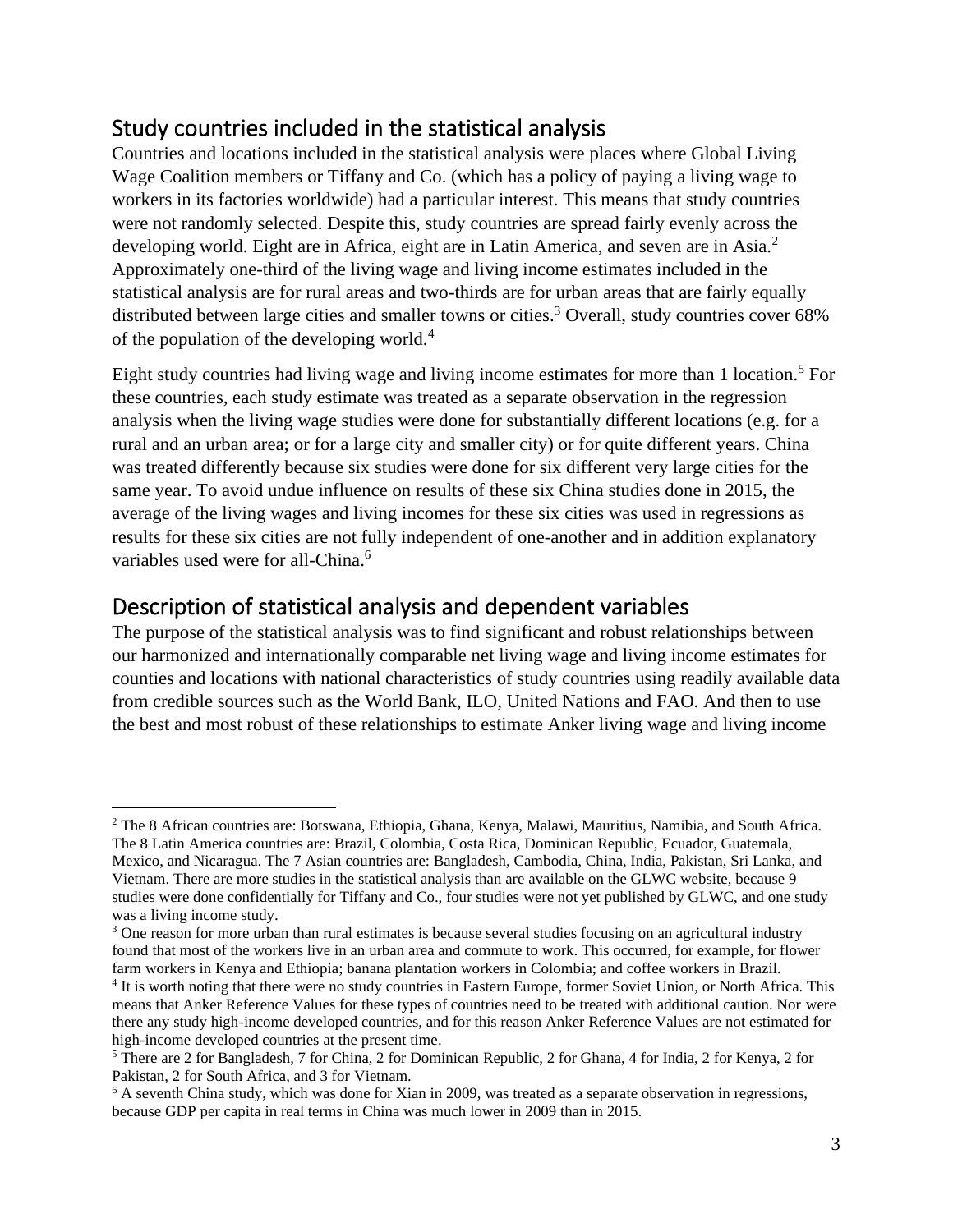Reference Values for countries without as yet a quality-assured Anker methodology benchmark study.

Net living wage (i.e. take-home pay) and living income were the dependent variables. It is worth noting that this statistical analysis did not try to explain the gross living wage (aka living wage) which adds mandatory payroll deductions and income taxes to the net living wage. The reason is that tax rates and tax regimes around the word are idiosyncratic to each country (and sometimes locations) and do not follow an easily discernable pattern. Mandatory payroll deductions and income taxes paid by workers earning a living wage are just as likely to be high for poorer developing countries as they are for better off developing countries. For this reason, Anker Living Wage Reference Values (i.e. gross living wage) are estimated by adding the amount of mandatory payroll taxes and income tax that workers would need to pay if they earned a living wage to our estimated net living wage.

Living income estimates do not require the subsequent step done for living wage of adding income taxes or mandatory payroll deductions, because smallholder farmers do not usually pay taxes and if smallholders do pay taxes this is assumed to be a business expense.

## Potential explanatory variables

A number of explanatory variables were investigated. To be considered, variables needed to be: (i) available online on an annual basis for almost all countries in the world from a reputable organization. such as World Bank, ILO, FAO and United Nations, and (ii) reasonably expected to be related to net living wage and living income. The first criterion was important if we were to be able to estimate Reference Values annually in future for almost all developing countries, while the second criterion was important to reduce the possibility of finding spurious relationships which is an ever-present problem with international cross-country analyses. Explanatory variables investigated included measures of household income, food prices, living costs, social assistance expenditure, household income inequality, rural-urban and big or small city location, fertility rates, and labor force participation rates.

Values of potential explanatory values were always for the year of the living wage study. Monetary values for both dependent and explanatory values were expressed in World Bank purchasing power parities (PPP) for private consumption to increase international comparability, which is common practice in international cross-country studies. Various functional forms were investigated with the best fits found to be nonlinear.

Explanatory variables were added to regression equations one at a time as well as in combination. The reason for this approach was because intercorrelations and limited number of degrees of freedom always make it difficult to separate out independent effects of explanatory variables in cross-country statistical analyses. In this way, we were able to examine how robust results for explanatory variables were to inclusion of other explanatory variables.

## Regression results

The figure below provides a scatterplot of study values using log scales. There is a clear relationship with development with furthermore urban locations having higher living wages and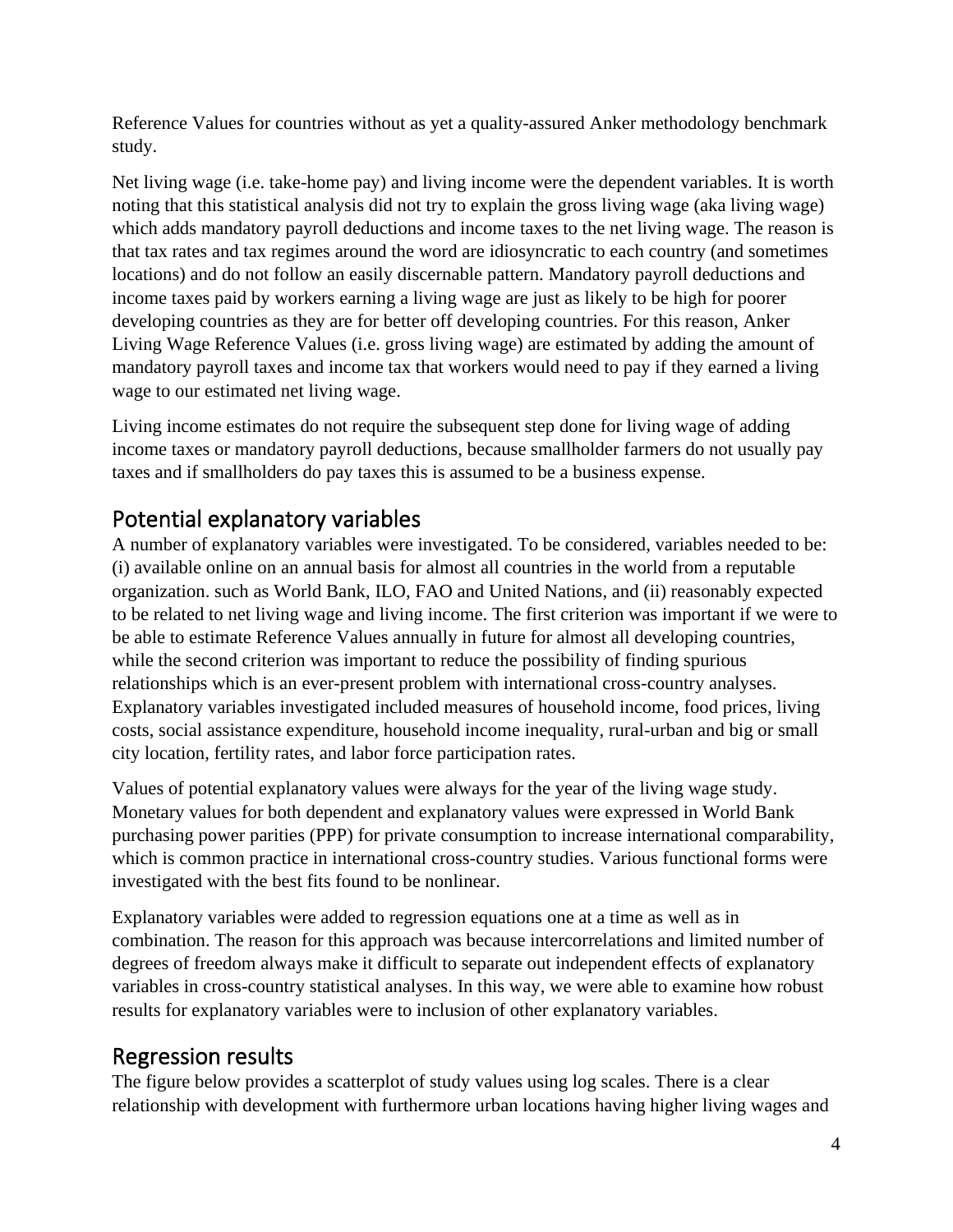living incomes compared to rural locations. The final regression equations explained around 85 percent of the variation in net living wages and living incomes for locations with a qualityassured Anker methodology study. This high level of explanation adds confidence to the final model equations and therefore to Anker Reference Values estimated based on this model equation. This also means that Anker Living Wage and Living Income Reference Values are consistent with existing living wage and living income estimates from quality-assured Anker benchmark studies.



#### Sensitivity analysis

Sensitivity analysis and repeated stress testing is very important for cross-country statistical analyses, especially those with relatively few degrees of freedom such as our analysis, because such analyses are prone to finding significant spurious relationships which would clearly be problematic for prediction purposes. Three sensitivity analyses were carried out to make sure that observed significant relationships are robust.

First, study observations were omitted one at a time as well as groups of similar countries to test whether the size or significance of regression coefficients were affected by the omission of particular countries. If omitting one country or one group of countries renders a significant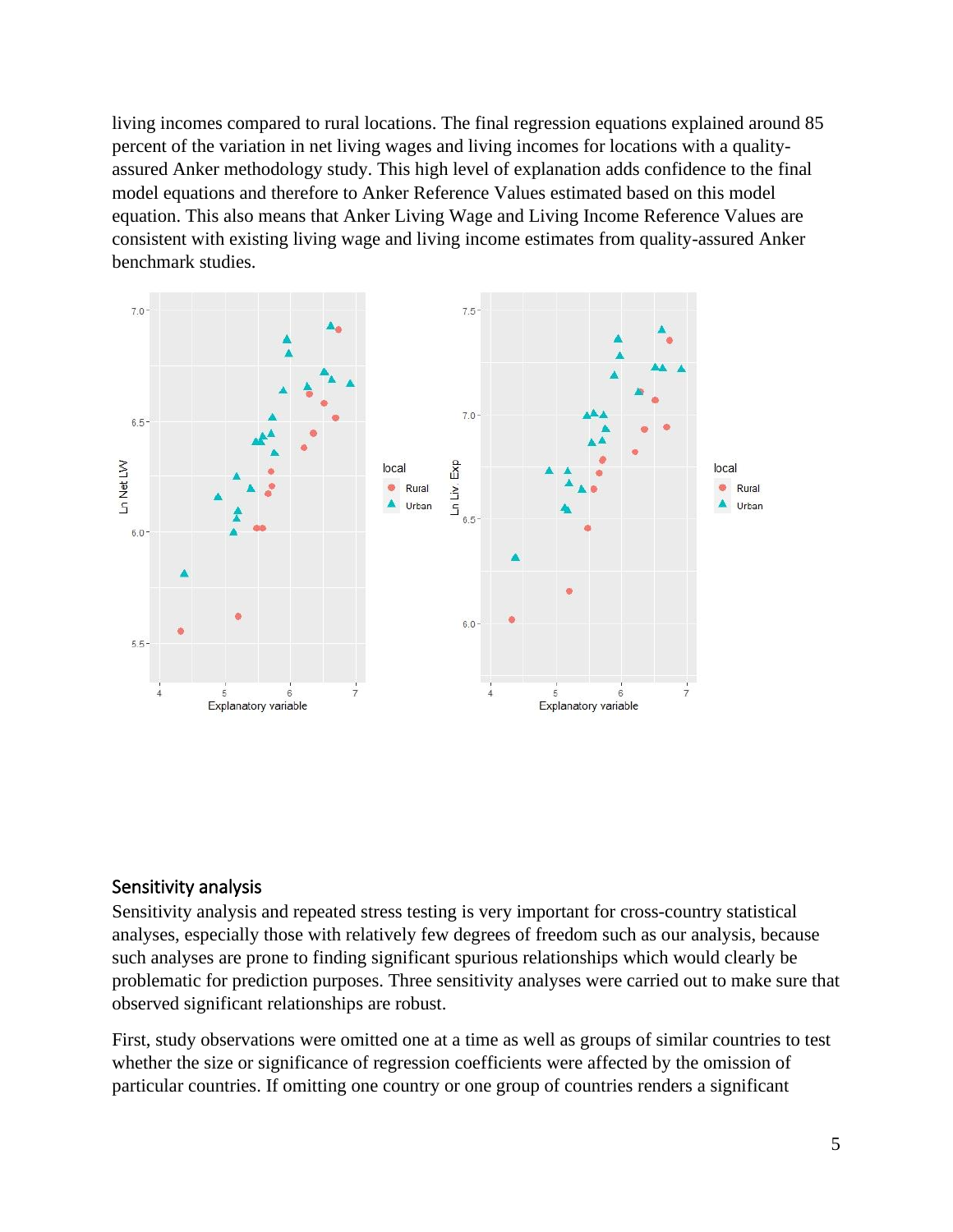relationship insignificant, this relationship may be spurious and is in any case probably not robust enough to include in a final regression equation to predict living wage or living income.

Second, we investigated how explanatory variables that were generally or sometimes statistically significant were related to each of five determinants of net living wage (food costs, housing costs, non-food non-housing costs, family size, and number of workers per family). The more that results were consistent with a priori expectations (e.g. urban location should have its strongest effect on housing costs), the greater the confidence in results. This is a strong sensitivity test given the relatively few study observations available and so degrees of freedom.

Third, because four quality-assured Anker living wage benchmark studies were completed after the statistical analysis was completed and model equation estimated, it is possible to observe how the living wages and living incomes in these four new living wage benchmark studies compare to the living wages and living incomes Reference Values predicted by our model equation. Results of these comparisons were reassuring. Living wage and living income benchmark estimates in three of these four new benchmark studies were similar to the predicted Reference Value as they fell within the equation's confidence interval (see margin of error below). These three studies were done in areas considered to be typical for the country. While the living wage and living income benchmark estimates for the fourth country were much higher than our predicted Reference Value, because this benchmark study was done in the most highly developed and expensive part of the country and so was expected to have a high living wage and living income for that country.

The three types of sensitivity analyses undertaken increased confidence in our final regression model equation.

#### Separate rural and urban Anker Reference Values

The regression models estimated allow for separate Anker Reference Values for rural and urban areas for each developing country, because whether a study location was rural or urban was found to be significantly related to net living wage and living income with values lower in rural locations compared to urban locations. This means that although Anker Reference Values are not location-specific within countries (e.g. not for region A or C, or for city X or Y) - unlike Anker methodology living wage and living income benchmark estimates which are for a specific location - there are separate rural and urban Reference Values for each country. This is a big improvement compared to typical approaches used to estimate national poverty lines (which are often the same for the entire country) and World Bank international poverty lines (which have only three values for all developing countries). Note that while it is reasonable to believe that living incomes and living wages are lower in small towns and cities compared to large cities, we were not able to isolate this effect statistically possibly due to an insufficient number of degrees of freedom.<sup>7</sup>

<sup>&</sup>lt;sup>7</sup> While large cities had higher net living wages and living incomes than smaller cities and towns ceteris paribus in the statistical analysis, this relationship was found to be highly sensitive to: (i) excluding certain country observations and (ii) the definition for large cities. As a result, we did not think that results were sufficiently robust to use to predict living wages and living incomes for non-study countries. It is hoped that as new quality-assured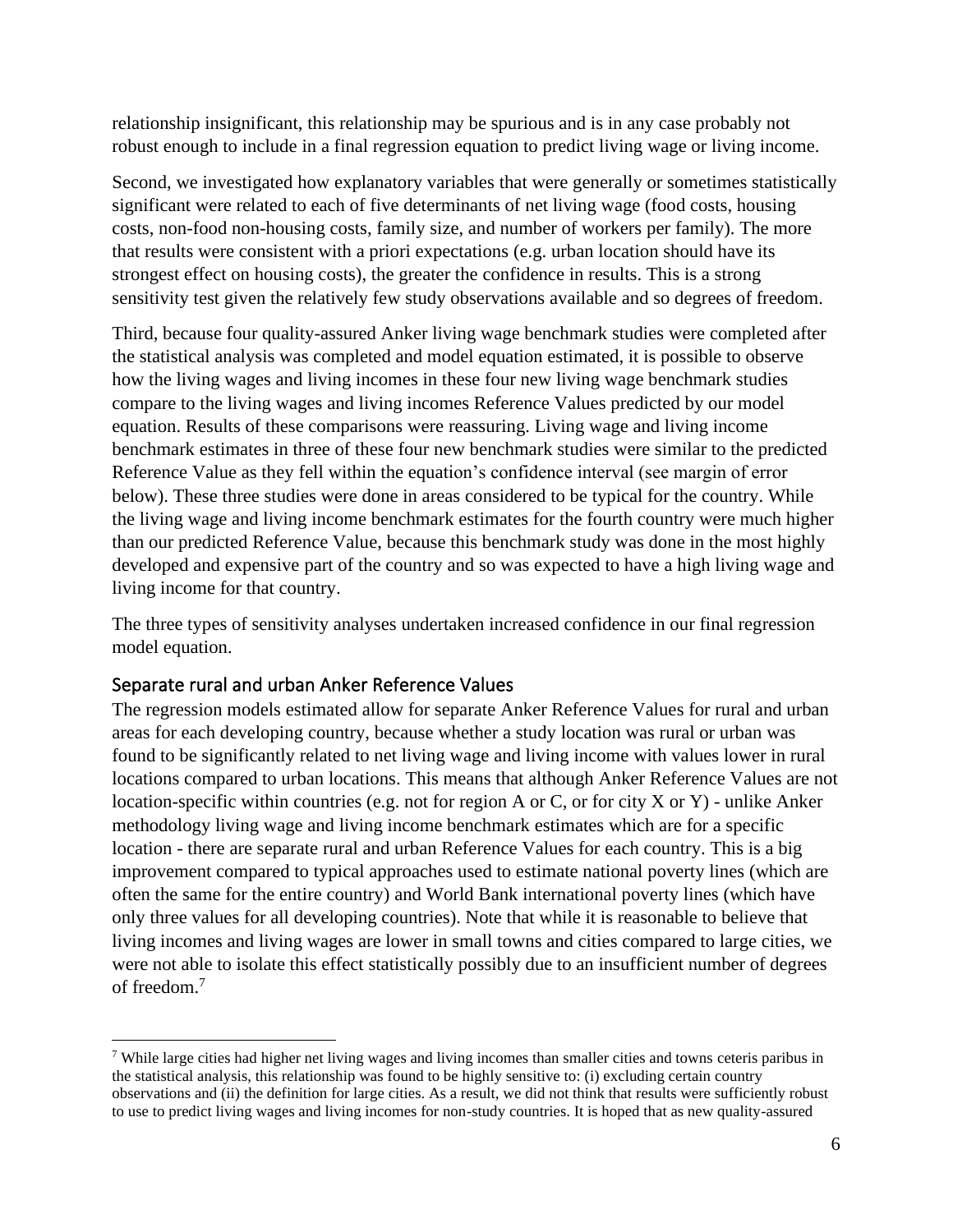#### Margin of error

Anker Reference Values are derived from best fit regression equations and so have a margin of error or confidence interval around them. This is around  $+$  or  $-10\%$  for a 95% confidence interval for developing countries.

Since Reference Values indicate average living wage and average living income for rural areas and urban areas in each developing country, they are not location-specific values for any particular rural region or any particular town or city. This means that the margin of error can be greater than 10% from the mean for unusual locations within countries. This should not be surprising given the large variation in living conditions and costs found in some countries. In India, for example, there is a 70% difference between the highest and lowest state rural poverty lines and a 41% difference between the highest and lowest state urban poverty lines. We found a margin of error with a 95% confidence interval of around  $+$  or  $-$  35% of our average rural or urban living wage or living income estimates for specific locations within a country. The Anker research Living Wage and Living Income Research Network is currently working on methods to make adjustments for within country variations in living wages and living incomes estimates.

#### Unusual countries and adjusting Reference Value

Reference Values are primarily based on results of a regression equation. But countries and locations can be unusual in ways that affect living wage and living income. For this reason, adjustments are sometimes made to the equation predicted living wage and living income when a country is unusual. For example, living wages and living incomes is lower in social welfare states where government provides goods and services which are paid for by households in most countries. For example, in addition to providing free and quality education and medical care, the government of Mauritius funded or subsidized much of existing housing; it also requires firms to provide or pay for transportation of workers to and from work. In such countries, the equation predicted living wage and living income Reference Values are adjusted downward. In countries with unusually low (or high) full-time labor force activity, the equation predicted living wage is adjusted upward (downward), because there are relatively few (many) full-time workers per family providing support through their labor. There can be there can be other unusual situations such as countries having unusually high food prices which sometimes occurs in small countries and island states or in countries with a government policy of self- sufficiency in food. This raises the living wage and living expenses because people need to pay more for food.

Reference Value estimates are also systematically sense-checked in various ways. For example, Reference Values are compared to other wage and economic indicators as well as living wage and living income estimates (either Reference Value estimates or benchmark study estimates) for similar and neighboring countries. Views of national experts and stakeholders are also solicited. When the equation predicted living wage and living income Reference Values are considered to be too high or too low and there are good explanations for why, a small adjustment is made to a country's equation predicted Reference Values.

Anker living wage and living income studies are done, it will be possible to pin down the differential effect on net living wage and living income of big cities compared to smaller cities and towns.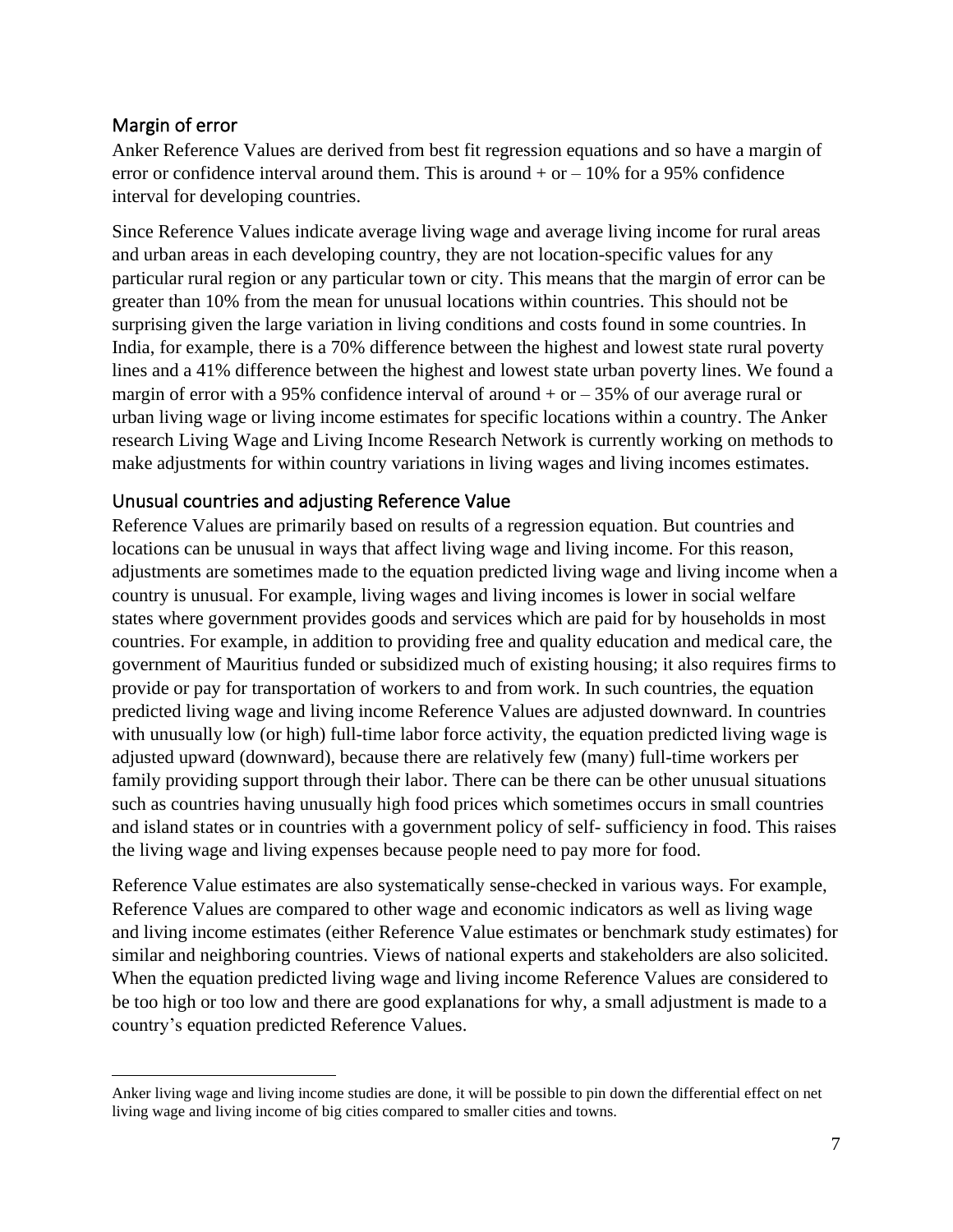# Mandatory payroll deductions and income tax due on living wage

Mandatory payroll deductions and income taxes that would need to be paid on a living wage are added to the estimated net living wage (i.e. take-home pay required for decency) to calculate the Anker Living Wage Reference Value. A Living Wage Reference Value is the pay which is sufficient to cover the cost of a basic but decent standard of living and pay any mandatory payroll deductions and income taxes that would need to be paid on a living wage. The reason why mandatory payroll deductions and income taxes are calculated separately based on national laws (and local laws when relevant) and not modeled in an equation is because tax laws are idiosyncratic to each country (and sometimes location) and cannot be predicted by a model equation. Taxes are not considered when estimating Anker Reference Values for living income, because small holder farmers in developing countries do not often pay taxes, and if they did pay taxes on their farm income, we consider this to be a business expense.

## Future updating of Anker Reference Values

The plan is to update Anker Reference Values every year in future to take into consideration: (i) inflation (to ensure that purchasing power of Anker Reference Values are maintained), (ii) economic development (to ensure that Anker Reference Values take into consideration improvements in living standards and expectations as countries develop), and (iii) mandatory payroll deductions and income tax for living wages (to ensure that take home pay is sufficient).<sup>8</sup> Future updates will also consider results of new quality-assured Anker living wage and living income benchmark studies and possible model improvements.

## Anker Reference Value country report profiles

Since it is important that Anker Reference Values are understood and used properly by stakeholders and others given their limitations, they need to be presented in context. For this reason, Anker Reference Values will be presented in country profiles that include context in terms of the geography of the country, the demographic situation, the economy as it relates to the global supply chain, poverty (general levels and regional variation), standards of living, and labor market conditions. In addition, a wage ladder or family income ladder graphically compares the Anker Reference Value with other widely used wage or income indicators such as minimum wage, average wages, and poverty line wages. In countries where information is available by region within rural and urban areas, regional variations within countries are highlighted.

## Within country variation in living wages and living incomes

As Anker Reference Values indicate typical or average living wages and living incomes for rural and urban areas for each country, the issue necessarily arises as to how Anker Reference Values could be adjusted to be relevant for specific locations within a country. When there is a strong

<sup>&</sup>lt;sup>8</sup> It is expected that the model equation used to predict Anker Reference Values will be updated and improved around every two years as new quality-assured Anker methodology living wage and living income studies are completed and vetted. This would be similar to what the World Bank does when it updates its purchasing power series and international poverty lines, although they do this roughly around every 5 to 10 years.